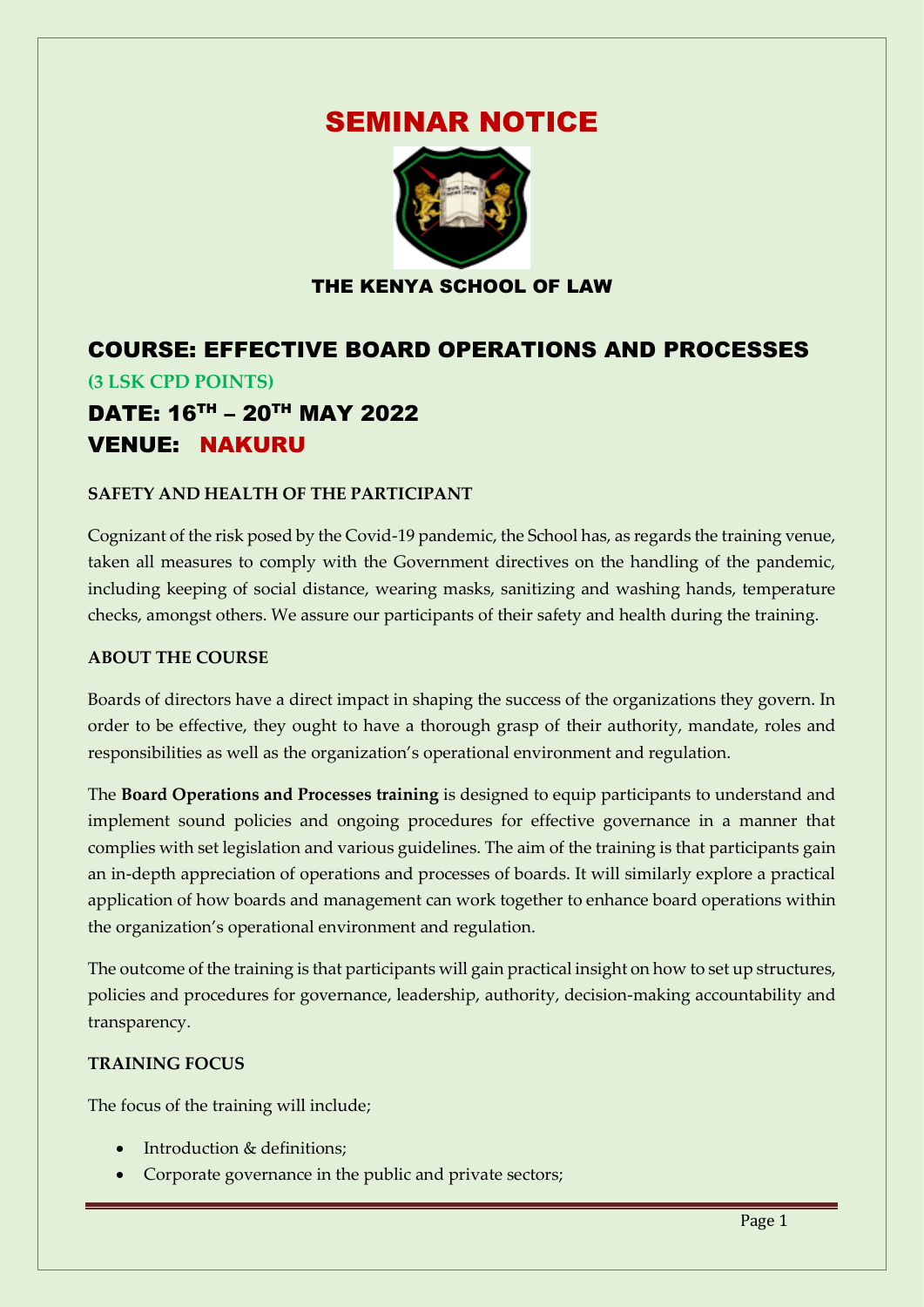- Planning, strategy and organizational policies;
- Board and committees: structures, roles and responsibilities;
- Board governance tools;
- Board-management interactions;
- Effective board operations and processes;
- Role of the board in organizational risk management;
- Financial management and procurement: where is the board in this?
- Organizational sustainability;
- Measuring board performance: induction, empowerment and appraisal;
- Corporate governance from the Mwongozo perspectives;
- Role of the board in ensuring legal and regulatory compliance;
- Emerging corporate governance challenges and way forward.

By the end of the course the participant will be equipped to;

- a) Relate corporate governance theory and corporate governance in practice;
- b) Describe a typical board structure, operation and processes;
- c) Demonstrate an understanding of the roles and responsibilities of the board, its committees and the individual members, on the one hand, and the management, on the other hand;
- d) Explain the rationale and purpose of the Mwongozo Code;
- e) Apply the knowledge and skills gained to their respective organizational demands;
- f) Help their respective organizations to establish effective strategies and systems for board operations and processes and their interface with the management;
- g) Manage the challenges attendant to the interaction between the board and the management of an organization.

#### **TARGET AUDIENCE**

The training is suitable for the following, amongst others:

- Board members of State corporations;
- Board members of private companies;
- Chief executive officers of both private and public corporations;
- Company/corporation secretaries and legal personnel;
- Persons working in board secretariat;
- Private persons interested in matters of regulation and oversight;
- Persons involved in developing legislation or legislative proposals;
- Scholars and practitioners on corporate governance;
- Persons interested in public governance and accountability.

YOUR INVESTMENT: Ksh. 95,000 inclusive of VAT and registration fee (covers tuition fees, course materials, stationery, lunch and refreshments). Non-East Africans pay **USD 1,250**.